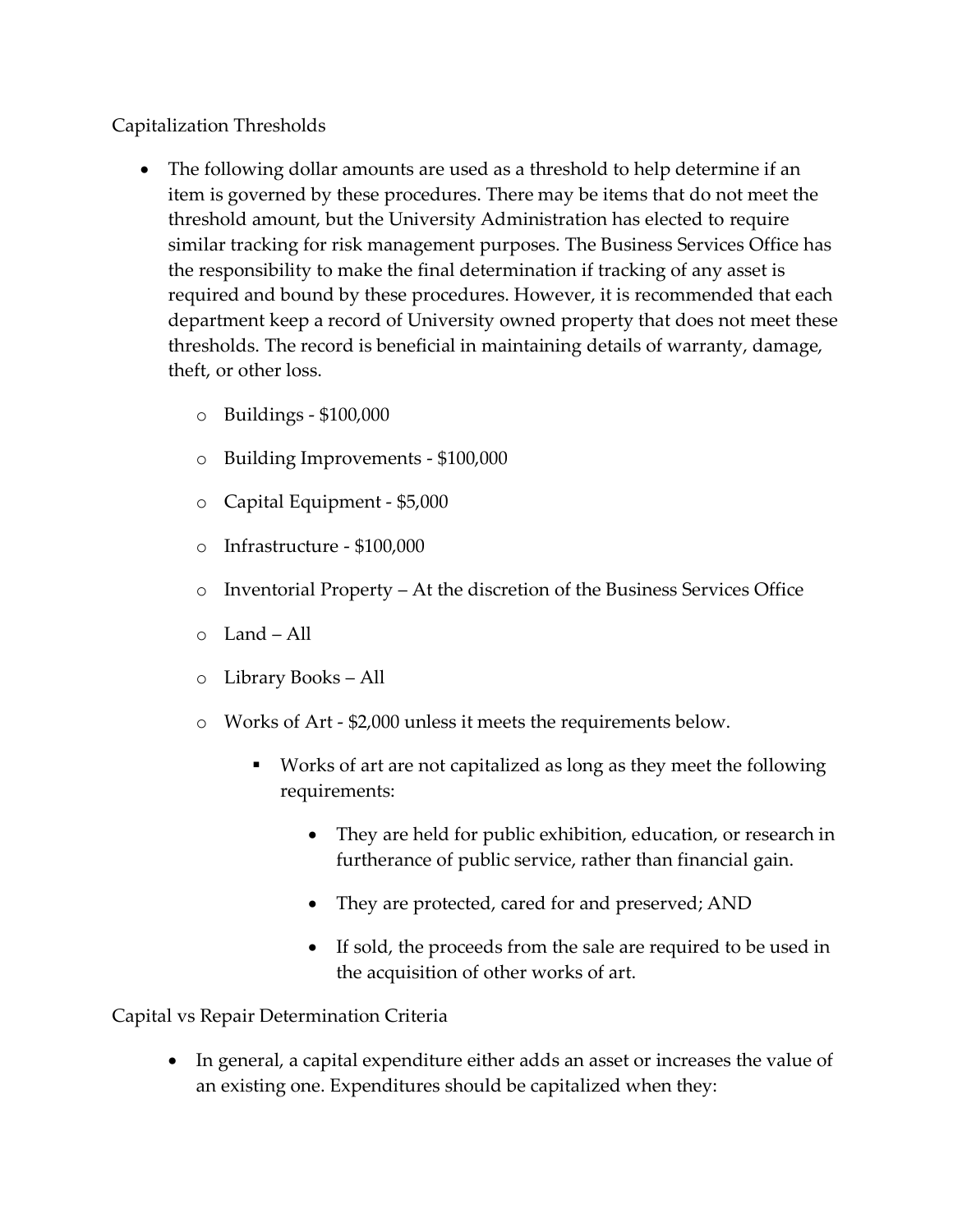- o Substantially prolong the life of the property.
- o Materially increase the value of the property.
- o Adapt property to a new or different use.
- o "Put" the property into a useful condition.
- o Have a life of longer than 1 year.
- o Are part of a general plan of rehabilitation, modernization or improvement to equipment or other business property, even though by itself it would be a repair or maintenance expense.
- o Ordinary repairs made at the same time as capital improvements when they are directly related to the capital improvements.
- o Significant structural changes to a building that increase its usefulness, efficiency, or asset life also should be accounted for and added to its value.
- In general, a repair or maintenance expenditure is one that does not increase the future service of an asset. Expenditures should be expensed as repairs and maintenance when they are:
	- o Routine maintenance (recurring activities that a manager expects to perform to keep something in ordinarily efficient operating condition.)
	- o Incidental repairs (repairs made at the same time as an improvement, but which do not directly benefit it or which were made strictly because of the improvement)
	- o Equipment and materials that "keep" the property in an ordinary, efficient operating condition
- **Examples** 
	- o Replacing the wooden roof shingles on a building when they are damaged by a storm would be repairs and maintenance. Replacing the wooden shingles with asphalt shingles that have the same life as the wood shingles would also be repairs and maintenance. However, replacing the shingles with tile shingles for a 50 year maintenance free roof would be a capitalized expenditure as would replacing the